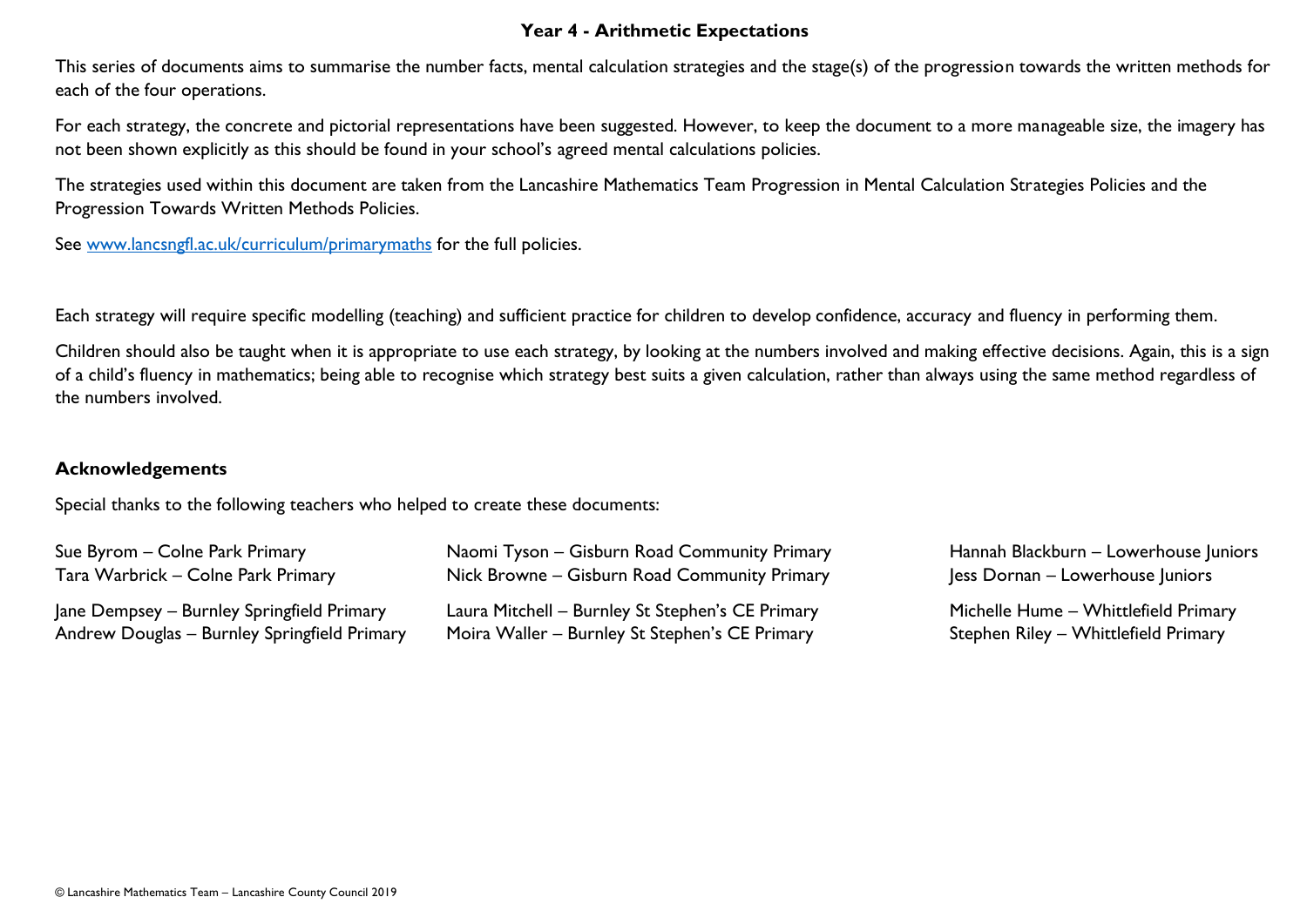## **Arithmetic Expectations – Year 4**

| <b>Skills</b>                                                                   | <b>Examples</b>                                                                                                                                                                  |  |  |  |
|---------------------------------------------------------------------------------|----------------------------------------------------------------------------------------------------------------------------------------------------------------------------------|--|--|--|
| <b>Counting</b>                                                                 |                                                                                                                                                                                  |  |  |  |
|                                                                                 | Count from 0 in sixes                                                                                                                                                            |  |  |  |
| Count in multiples of 6, 7, 9, 25 and 100                                       | What number would come next in this counting sequence? 0, 7, 14, 21, 28,                                                                                                         |  |  |  |
|                                                                                 | What number is missing from this counting sequence? 0, 25, 50, 100, 125                                                                                                          |  |  |  |
| Count backwards through zero to include negative numbers.                       | What number would come next in this counting sequence? 5, 0, -5, -10,                                                                                                            |  |  |  |
|                                                                                 | Count from 0 in hundredths                                                                                                                                                       |  |  |  |
| Count up and down in hundredths.                                                | Count back from $\frac{34}{100}$ to $\frac{15}{100}$                                                                                                                             |  |  |  |
|                                                                                 | Continue this sequence: 0.06, 0.07, 0.08                                                                                                                                         |  |  |  |
|                                                                                 | What is 1000 more than 2345?                                                                                                                                                     |  |  |  |
|                                                                                 | 10 less than 709 is                                                                                                                                                              |  |  |  |
| Find 0.1, 1, 10, 100 or 1000 more or less than a given number.                  | What is one tenth more than 5.9?                                                                                                                                                 |  |  |  |
|                                                                                 | What is 100 less than 1176?                                                                                                                                                      |  |  |  |
|                                                                                 | What is 100 less than 1076?                                                                                                                                                      |  |  |  |
| <b>Number Facts</b>                                                             |                                                                                                                                                                                  |  |  |  |
| Recall and use addition and subtraction facts for 100                           | $100-33 =$<br>$100-49 =$<br>$100-$<br>$100-$<br>$100-$<br>$100-$<br>$100-$<br>$100-$<br>$100-$<br>$100-$<br>$100-$<br>$100-$                                                     |  |  |  |
|                                                                                 |                                                                                                                                                                                  |  |  |  |
|                                                                                 | $1000 - 400 =$ 200 + = 1000 1000 = + 100<br>$300 = 1000 -$                                                                                                                       |  |  |  |
| Recall and use addition and subtraction facts for multiples of 100 totalling    |                                                                                                                                                                                  |  |  |  |
| 1000                                                                            | $100 = 00 + 00$ find different ways to complete                                                                                                                                  |  |  |  |
| Recall multiplication and division facts for multiplication tables up to $12 x$ | $7 \times 6 =$ $ 48 = 12 \times 3 \times 1 = 27$ $- \times 7 = 35$                                                                                                               |  |  |  |
| $\overline{12}$                                                                 | $45 \div 9 =$ $ \div 8 = 11$ $12 = 108 \div$                                                                                                                                     |  |  |  |
|                                                                                 |                                                                                                                                                                                  |  |  |  |
| Multiplying by 0 and 1                                                          | $\frac{354 \times 1 = \_}{354 \times 0 = \_}$ $\frac{803 \times 1 = 803 \times 1734 = 1 \times 1734}{803 \times 1 = 0} = 0$ $\frac{1734 = 1 \times 1734}{0 = 0 \times 1734} = 0$ |  |  |  |
|                                                                                 |                                                                                                                                                                                  |  |  |  |
| Dividing by I                                                                   |                                                                                                                                                                                  |  |  |  |
| Recognise and use factor pairs and commutativity in mental calculations.        | $60 \times 3 = 6 \times 10 \times 3$ reordered to give $6 \times 3 \times 10 = 180$                                                                                              |  |  |  |
|                                                                                 | $14 \times 4 = 7 \times 2 \times 4$ with order of calculations being $7 \times (2 \times 4) = 56$                                                                                |  |  |  |
|                                                                                 | <b>Mental Calculation Strategies - Addition and Subtraction</b>                                                                                                                  |  |  |  |
|                                                                                 | $0.5 + = 1$ 2.3 + = 10                                                                                                                                                           |  |  |  |
|                                                                                 | $-$ + 0.7 = 1<br>$-$ + 0.7 = 1<br>$-$ + 0.7 = 1<br>$-$ + 0.7 = 1<br>$-$ + 8.2 = 10<br>$-$ + 8.2 = 10<br>$-$ + 8.2 = 10<br>$-$ + 8.2 = 10<br>$-$ + 8.2 = 10<br>$-$ + 8.2 = 10     |  |  |  |
|                                                                                 |                                                                                                                                                                                  |  |  |  |
| Derive and use addition and subtraction facts for 1 and 10 (with decimal        | $10 - 6.1 =$<br>$1 - 0.8 =$                                                                                                                                                      |  |  |  |
| numbers to one decimal place)                                                   | $10 - 7 = 4.9$<br>$= 0.6$                                                                                                                                                        |  |  |  |
|                                                                                 | $2.8 = 10 -$<br>$0.4 = 1 -$                                                                                                                                                      |  |  |  |
|                                                                                 | $= 10 - 6.7$<br>$= 1 - 0.9$                                                                                                                                                      |  |  |  |
|                                                                                 |                                                                                                                                                                                  |  |  |  |
| Partition and combine multiples of hundreds, tens and ones.                     | 320 add $100 = 420$ then add $50 = 470$<br>$320 + 150$                                                                                                                           |  |  |  |
| Concrete - Diennes equipment, place value counters                              | $243 + 230$<br>243 add 200 = 443 then add 30 = 473                                                                                                                               |  |  |  |
|                                                                                 | $460 - 140$<br>460 subtract $100 = 360$ then subtract $40 = 320$                                                                                                                 |  |  |  |

© Lancashire Mathematics Team – Lancashire County Council 2019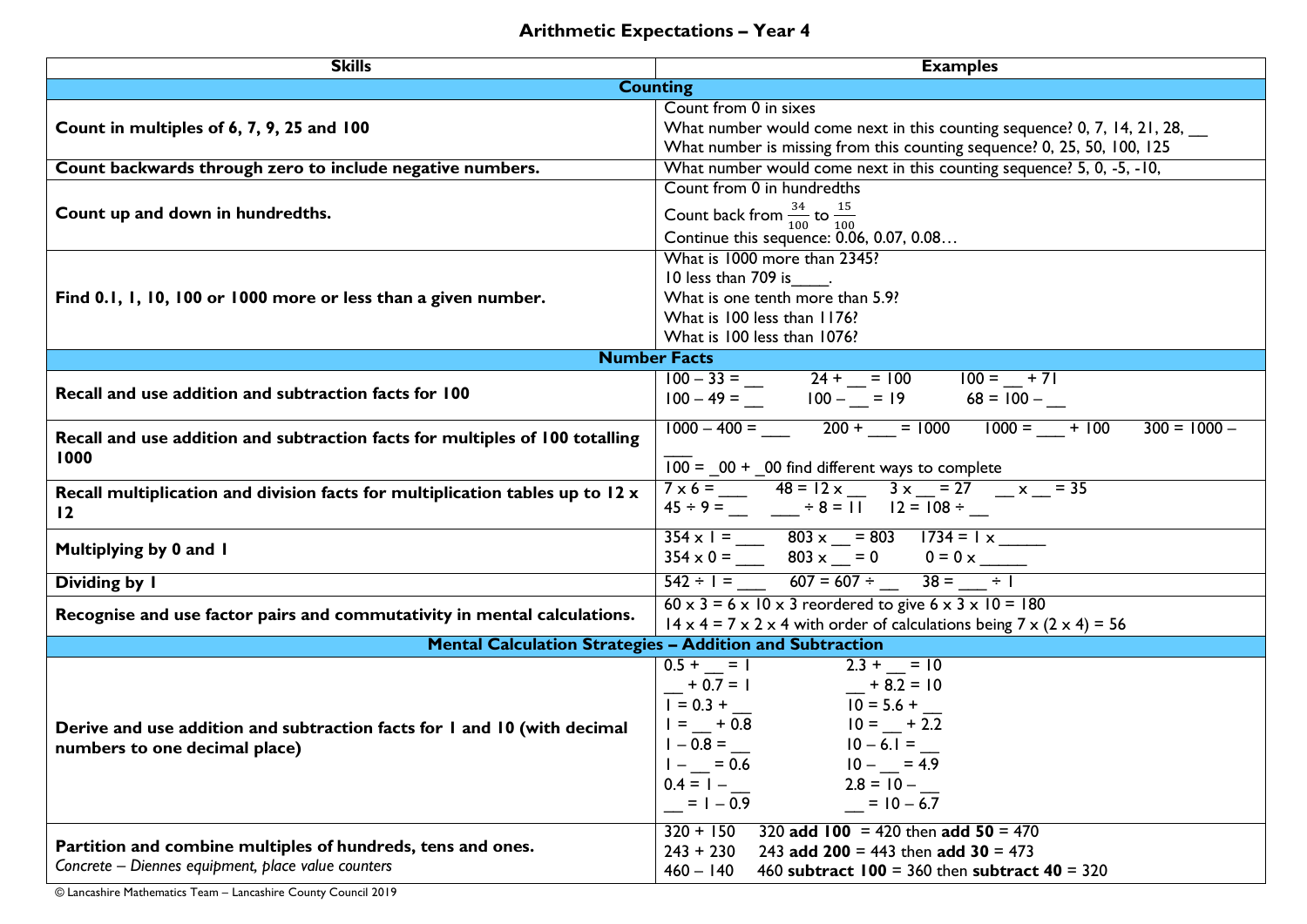| Pictorial - number line                                                 | 562 subtract 300 = 262 then subtract $20 = 242$<br>$562 - 320$                  |  |  |  |
|-------------------------------------------------------------------------|---------------------------------------------------------------------------------|--|--|--|
|                                                                         | $234 + 125$ 234 add 100 = 334 then add 20 = 354 then add 5 = 359                |  |  |  |
|                                                                         | (not crossing any boundaries)                                                   |  |  |  |
|                                                                         | $765 - 241$ 765 subtract 200 = 565 then subtract 40 = 515 then subtract 1 = 514 |  |  |  |
|                                                                         | (not crossing any boundaries)                                                   |  |  |  |
|                                                                         | 85 add 40 = 125 then add $7 = 132$<br>$85 + 47$                                 |  |  |  |
|                                                                         | (crossing hundreds and tens boundaries)                                         |  |  |  |
|                                                                         | 122 subtract $30 = 92$ then subtract $5 = 87$<br>$122 - 35$                     |  |  |  |
|                                                                         | (crossing hundreds and tens boundaries)                                         |  |  |  |
| Reorder numbers in a calculation.                                       | $7 + 12 + 3 + 5$ reordered as $7 + 3 + 12 + 5$ to make use of the bond to 10    |  |  |  |
|                                                                         | $18 + 6 - 8$ reordered as $18 - 8 + 6$ to make use of the place value of 18     |  |  |  |
| Concrete – Diennes equipment, place value counters, beadstring          | $27 + 75$ reordered as $75 + 27$ to make use of $75 + 25$ seeing 27 as $25 + 2$ |  |  |  |
| Identify and use knowledge of number bonds within a calculation and     | $120 + 80$<br>using knowledge of $12 + 8 = 20$                                  |  |  |  |
| identify related facts, e.g. $150 + 270$ from $15 + 27$                 | $250 + 130$<br>using knowledge of $25 + 13 = 38$                                |  |  |  |
| Concrete - Diennes equipment, place value counters                      | $200 - 70$<br>using knowledge of $20 - 7 = 13$                                  |  |  |  |
| Pictorial - Diennes jottings                                            | using knowledge of $46 - 15 = 31$<br>$460 - 150$                                |  |  |  |
|                                                                         | $43 + 7 = 50 + 30 = 80$ so the difference is 37<br>$80 - 43$                    |  |  |  |
| Find differences by counting up through the next multiple of 10 or 100  | $92 - 35$<br>$35 + 5 = 40 + 50 = 90 + 2 = 92$ so the difference is 57           |  |  |  |
| Concrete - Diennes equipment, beadstring<br>Pictorial – number line     | $203 - 96$ 96 + 4 = 100 + 100 = 200 + 3 = 203 so the difference is 107          |  |  |  |
|                                                                         | $504 - 180$ 180 + 20 = 200 + 300 = 500 + 4 = 504 so the difference is 324       |  |  |  |
| Bridge through 10 when adding or subtracting a single digit number      | $48 + 35$<br>as $48 + 2 + 33 = 50 + 33 = 83$                                    |  |  |  |
| (partitioning, e.g. $58 + 5 = 58 + 2 + 3$ or $76 - 8 = 76 - 6 - 2$ )    | $97 + 64$ as $97 + 3 + 61 = 100 + 61 = 161$                                     |  |  |  |
| Concrete - Diennes equipment, beadstring                                | $103 - 25$ as $103 - 3 - 22 = 100 - 22$ (using number bonds to 100)             |  |  |  |
| Pictorial – number line                                                 | $230 - 72$ as $230 - 30 - 40 - 2 = 200 - 40 - 2$                                |  |  |  |
| Add or subtract a multiple of 10 and adjust (for those numbers close to | $84 + 28$ as $84 + 30 - 2 = 114 - 2 = 112$                                      |  |  |  |
| multiples of 10)                                                        | $167 + 48$ as $167 + 50 - 2 = 217 - 2 = 215$                                    |  |  |  |
| Concrete - Diennes equipment, place value counters                      | as $96 - 40 + 2 = 56 + 2 = 58$<br>$96 - 38$                                     |  |  |  |
| Pictorial – number line                                                 | $213 - 58$ as $213 - 60 + 2 = 153 + 2 = 155$                                    |  |  |  |
| <b>Mental Calculation Strategies - Multiplication and Division</b>      |                                                                                 |  |  |  |
| Multiply a one- or two-digit number by 10 and 100                       | $7 \times 10$                                                                   |  |  |  |
| Concrete - Diennes equipment, place value counters                      | $9 \times 100$                                                                  |  |  |  |
| Pictorial - place value chart                                           | $71 \times 10$                                                                  |  |  |  |
|                                                                         | $63 \times 100$                                                                 |  |  |  |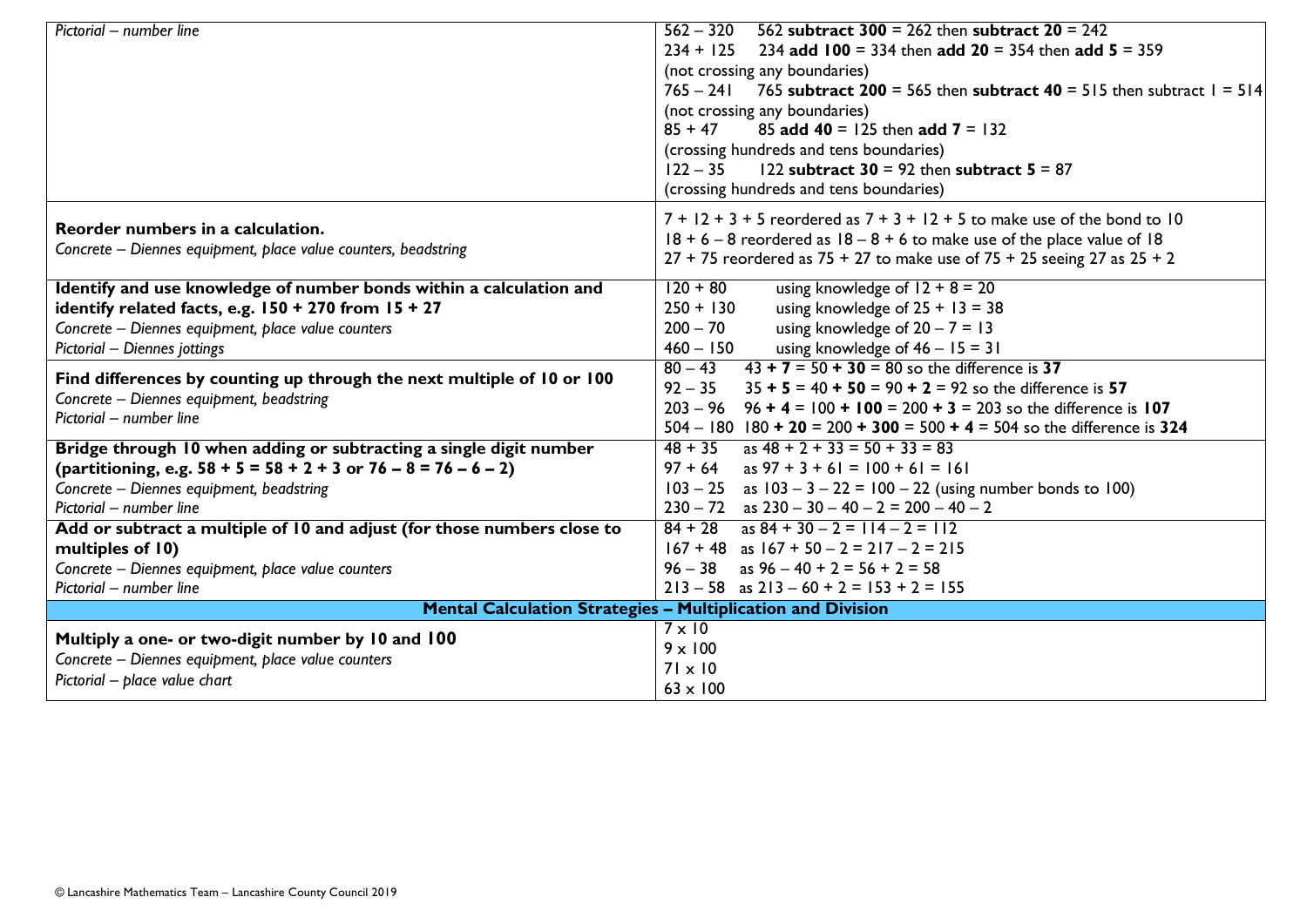| Use related facts to multiply H00 by a one-digit number<br>Concrete - Diennes equipment, place value counters<br>Pictorial – place value chart, related facts multiplication trio e.g. $7 \times 6 = 42$<br>then $700 \times 6 = 4200$<br>4200<br>700 | $600 \times 7$ related to $6 \times 7 = 42$<br>This should be understood as 'six hundred sevens'.<br>As the number of 7s is 100 times greater than six sevens, so the product is 100x greater.<br>$500 \times 8$ related to $5 \times 8 = 40$<br>$900 \times 6$ related to $9 \times 6 = 54$ |  |  |
|-------------------------------------------------------------------------------------------------------------------------------------------------------------------------------------------------------------------------------------------------------|----------------------------------------------------------------------------------------------------------------------------------------------------------------------------------------------------------------------------------------------------------------------------------------------|--|--|
| Use factor pairs to multiply H00 by a one-digit number.<br>Pictorial - place value chart for multiplying by 100                                                                                                                                       | 600 x 7 becomes $6 \times 100 \times 7$ reordered as $6 \times 7 \times 100$<br>$500 \times 8$ becomes $5 \times 100 \times 8$ reordered as $5 \times 8 \times 100$<br>$900 \times 6$ becomes $9 \times 100 \times 6$ reordered as $9 \times 6 \times 100$                                   |  |  |
| Use compensation to multiply T9 by a one-digit number.<br>NB T9 represents a two-digit number with 9 ones<br>Pictorial - rectangular array or a rectangle with given dimensions                                                                       | 49 x 3 considered as 50 x 3 – 1 x 3 (read as 'fifty threes subtract one three')<br>29 x 7 considered as $30 \times 7 - 1 \times 7$ (read as 'thirty sevens subtract one seven')<br>89 x 6 considered as 90 x 6 - 1 x 6 (read as 'ninety sixes subtract one six')                             |  |  |
| Use related facts to multiply $TU \times 5$ (by multiplying by 10 and halving).<br>Concrete - Diennes equipment, place value counters<br>Pictorial - place value chart and a part-part-whole diagram, rectangular arrays on squared<br>paper          | $28 \times 5$ becomes $28 \times 10 = 280$ then $280 \div 2 = 140$<br>81 x 5 becomes 81 x 10 = 810 then 810 ÷ 2 = 405<br>54 x 5 becomes $54 \times 10 = 540$ then $540 \div 2 = 270$                                                                                                         |  |  |
| Use related facts to multiply $TU \times 20$ (by multiplying by 10 and doubling).<br>Concrete - Diennes equipment, place value counters<br>Pictorial - place value chart and a part-part-whole diagram, rectangular arrays on squared<br>paper        | $34 \times 20$ becomes $34 \times 10 = 320$ then $320 \times 2 = 640$<br>$47 \times 20$ becomes $47 \times 10 = 470$ then $470 \times 2 = 940$<br>$68 \times 20$ becomes $68 \times 10 = 680$ then $680 \times 2 = 1360$                                                                     |  |  |
| Use partitioning to multiply TU by a one-digit number.<br>Pictorial - partitioning diagram using grid method strategy                                                                                                                                 | 57 x 4 becomes $50 \times 4 + 7 \times 4$ (read as 'fifty fours add seven fours')<br>36 x 7 becomes $30 \times 7 + 6 \times 7$ (read as 'thirty sevens add six sevens')<br>93 x 6 becomes $90 \times 6 + 3 \times 6$ (read as 'ninety sixes add three sixes')                                |  |  |
| Multiply together three numbers.<br>Concrete - rectangular arrays created with counters or cubes<br>Pictorial - rectangular arrays on squared paper                                                                                                   | $3 \times 4 \times 6$ (read as 'three lots of four sixes')<br>$7 \times 3 \times 9$ (read as 'seven lots of three nines')<br>$5 \times 6 \times 8$ (read as 'five lots of six eights')                                                                                                       |  |  |
| Use place value, known and derived facts to divide mentally.<br>Concrete - Diennes equipment, place value counters<br>Pictorial - place value chart                                                                                                   | $120 \div 10$<br>$600 \div 100$<br>$850 \div 10$                                                                                                                                                                                                                                             |  |  |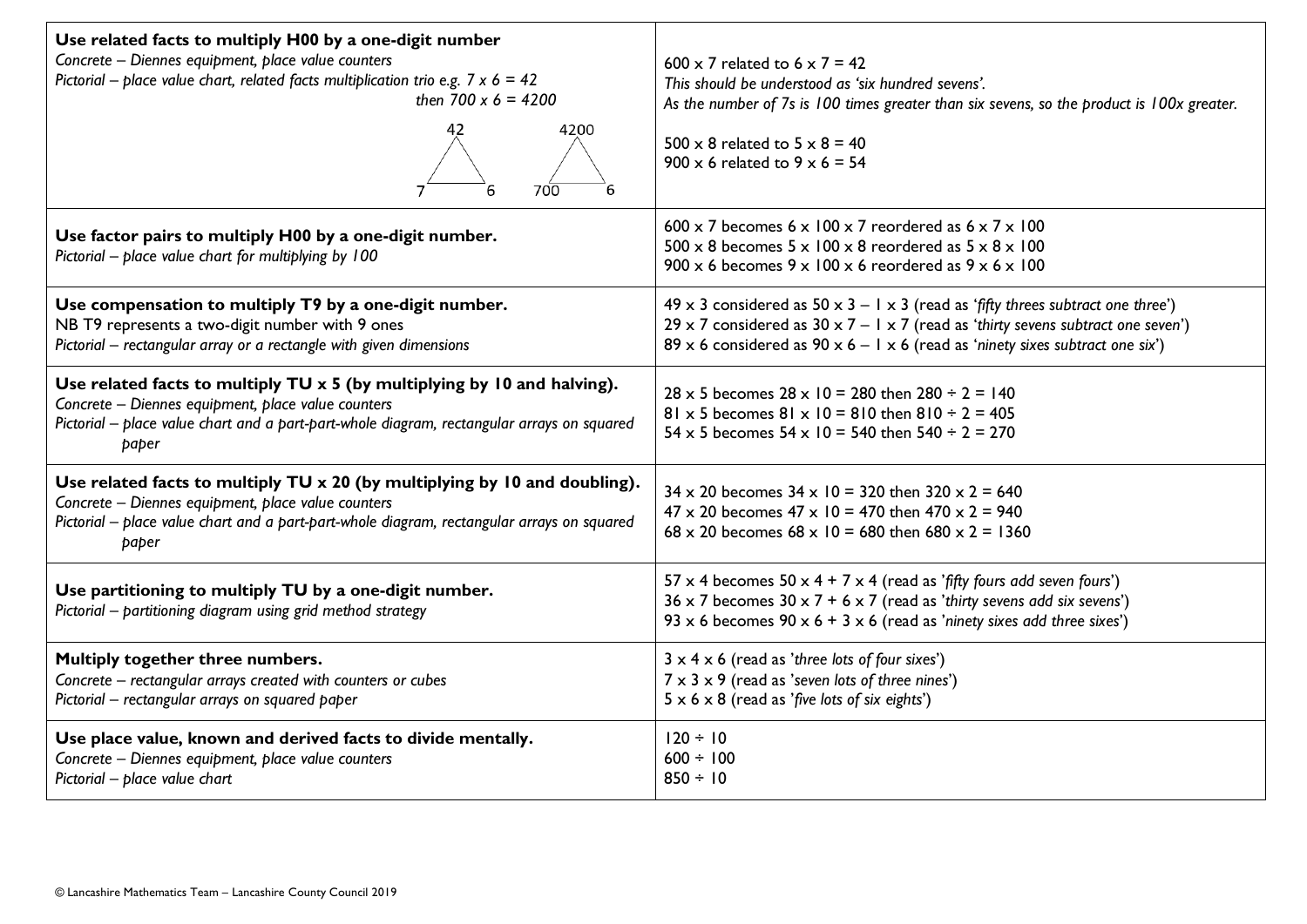| Use related facts to divide HT0 by a one-digit number.<br>Pictorial – place value chart, related facts division trio e.g. $42 \div 6 = 7$<br>then $420 \div 60 = 7$<br>420 | $480 \div 8$ related to $48 \div 8$<br>$630 \div 9$ related to $63 \div 9$<br>$300 \div 6$ related to $30 \div 5$                                                                                        |  |
|----------------------------------------------------------------------------------------------------------------------------------------------------------------------------|----------------------------------------------------------------------------------------------------------------------------------------------------------------------------------------------------------|--|
| Use partitioning to divide TU by a one-digit number.<br>Concrete - Diennes equipment, place value counters<br>Pictorial - part-part-whole diagram                          | $68 \div 4$ by partitioning into 40 and 28 (both multiples of 4)<br>$95 \div 5$ by partitioning into 50 and 45 (both multiples of 5)<br>$84 \div 6$ by partitioning into 60 and 24 (both multiples of 6) |  |
| Use partitioning to double or halve any number, including decimals to one<br>decimal place.<br>Concrete - place value counters<br>Pictorial - partitioning diagram         | Double 374<br>Halve 468<br>Double 4524<br>Find half of 7602<br>Double 7.6<br>What is half of 8.2?                                                                                                        |  |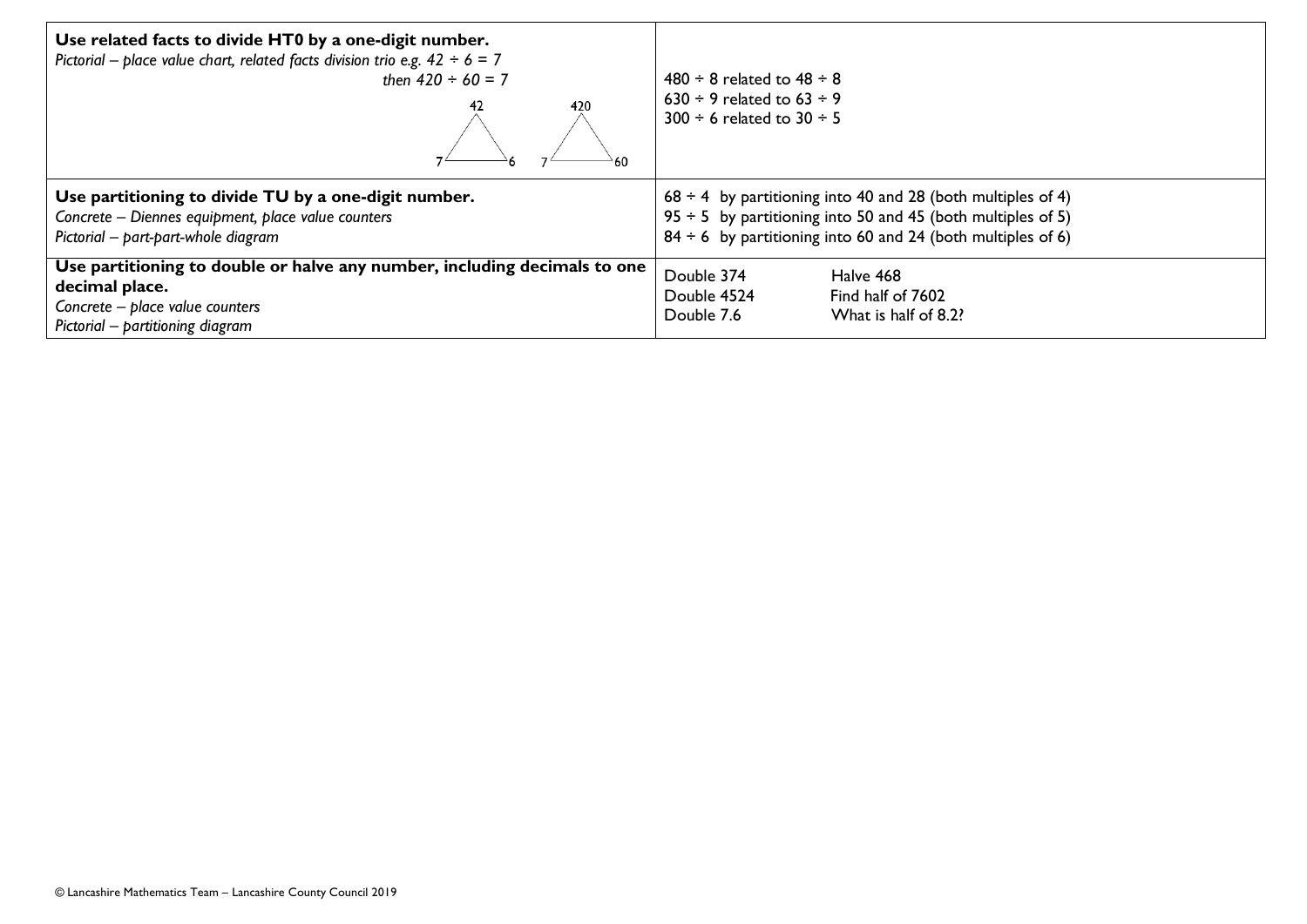| Progression Towards Written Calculation Strategies - Addition                                                                                                                                                                                                                                                                                                                               |                                                                                                                                                                                                                                                                                                                                                                                                                                                                                                                                                                                                                                                                                                             |  |  |  |
|---------------------------------------------------------------------------------------------------------------------------------------------------------------------------------------------------------------------------------------------------------------------------------------------------------------------------------------------------------------------------------------------|-------------------------------------------------------------------------------------------------------------------------------------------------------------------------------------------------------------------------------------------------------------------------------------------------------------------------------------------------------------------------------------------------------------------------------------------------------------------------------------------------------------------------------------------------------------------------------------------------------------------------------------------------------------------------------------------------------------|--|--|--|
| This is the final stage of the method, and should be continued to be used for all<br>written addition calculations.<br>The first example would be explained as follows:                                                                                                                                                                                                                     |                                                                                                                                                                                                                                                                                                                                                                                                                                                                                                                                                                                                                                                                                                             |  |  |  |
| $5 + 8 = 13$ , put 3 down and carry the 10 (written as a 1 in the tens column)                                                                                                                                                                                                                                                                                                              | <b>HTU</b><br>321                                                                                                                                                                                                                                                                                                                                                                                                                                                                                                                                                                                                                                                                                           |  |  |  |
| $20 + 40 + 10$ that was carried over = 70 (7 written in the tens column)                                                                                                                                                                                                                                                                                                                    | 367<br>£3.48<br>625                                                                                                                                                                                                                                                                                                                                                                                                                                                                                                                                                                                                                                                                                         |  |  |  |
| $600 + 0 = 600$ (6 written in the hundreds column)                                                                                                                                                                                                                                                                                                                                          | $+£0.78$<br>$+ 85$<br>$+ 48$<br>-48                                                                                                                                                                                                                                                                                                                                                                                                                                                                                                                                                                                                                                                                         |  |  |  |
| Children will be expected to use this method for adding numbers with more than 3                                                                                                                                                                                                                                                                                                            | 452<br>376<br>673<br>£4.26<br>$1\quad1$                                                                                                                                                                                                                                                                                                                                                                                                                                                                                                                                                                                                                                                                     |  |  |  |
| digits, numbers involving decimals and adding any number of amounts together.                                                                                                                                                                                                                                                                                                               |                                                                                                                                                                                                                                                                                                                                                                                                                                                                                                                                                                                                                                                                                                             |  |  |  |
| Supported (if necessary) by the use of place value counters.                                                                                                                                                                                                                                                                                                                                |                                                                                                                                                                                                                                                                                                                                                                                                                                                                                                                                                                                                                                                                                                             |  |  |  |
|                                                                                                                                                                                                                                                                                                                                                                                             | <b>Progression Towards Written Calculation Strategies - Subtraction</b>                                                                                                                                                                                                                                                                                                                                                                                                                                                                                                                                                                                                                                     |  |  |  |
| This final stage is the compact method of decomposition. The example shows how<br>the same calculation would be carried out using the method from the previous year<br>and the final method.<br>This is the final stage of the process and will continue to be used with greater<br>numbers and numbers involving decimals.<br>Supported (if necessary) by the use of place value counters. | 6141<br>140<br>754<br>764<br>$700 \rightarrow 60$<br>expanded<br>compact<br>86<br>668<br>600<br>$\rightarrow$<br>$= 668$<br>The example shown would be explained as follows:<br>We are subtracting 86 from 754. Start with the least significant place value column.<br>Are there enough ones to subtract 6?<br>No - so let's exchange a ten from the tens column for ten ones. 5 tens and 4 ones<br>becomes 4 tens and 14 ones.<br>14 subtract $6 = 8$<br>Are there enough tens to subtract 80?<br>No - so let's exchange a hundred from the hundreds column for ten tens. 7<br>hundreds and 4 tens becomes 6 hundreds and 14 tens.<br>14 tens (140) subtract 8 tens (80) = 6 tens (60)<br>$600 - 0 = 600$ |  |  |  |
|                                                                                                                                                                                                                                                                                                                                                                                             | Answer 668                                                                                                                                                                                                                                                                                                                                                                                                                                                                                                                                                                                                                                                                                                  |  |  |  |
| <b>Progression Towards Written Calculation Strategies - Multiplication</b>                                                                                                                                                                                                                                                                                                                  |                                                                                                                                                                                                                                                                                                                                                                                                                                                                                                                                                                                                                                                                                                             |  |  |  |
| In this stage, the array is removed and children use the grid method.<br>This is an important step in retaining children's understanding of multiplication.                                                                                                                                                                                                                                 | $23 \times 8$<br>×<br>$160 + 24 = 184$<br>160                                                                                                                                                                                                                                                                                                                                                                                                                                                                                                                                                                                                                                                               |  |  |  |